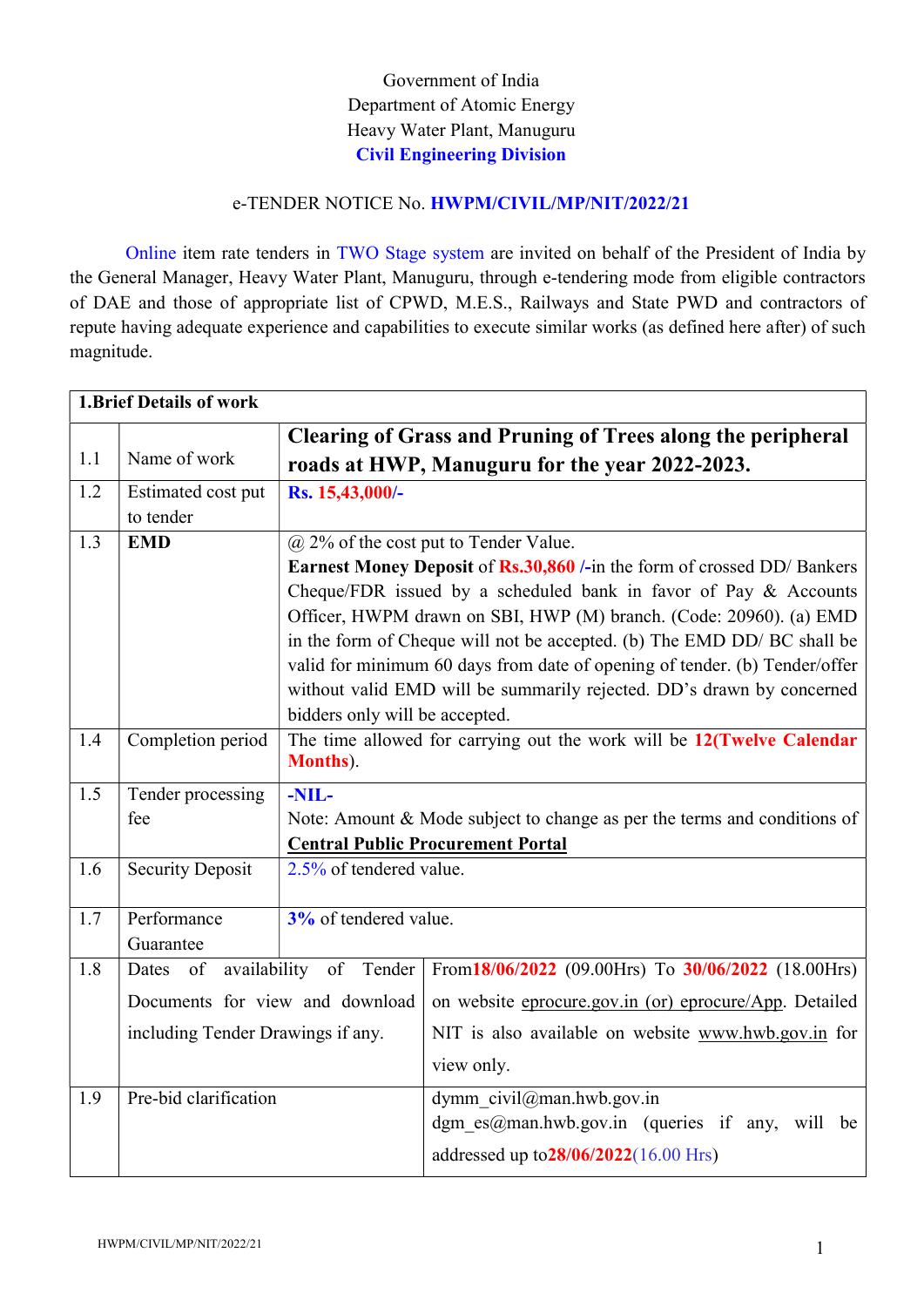| 1.10 | Last date and time of closing of<br>online submission of tenders:  | $30/06/2022(18.00$ Hrs).                                |
|------|--------------------------------------------------------------------|---------------------------------------------------------|
| 1.11 | Last date for submission of contractor                             | On or before $08/07/2022$ (14.00 Hrs.) in the office of |
|      | credentials (hard copies i.e. attested                             | Deputy General Manager (ES), Heavy Water Plant,         |
|      | copies of certificates for proof of                                | Manuguru, Bhadradri - Kothagudem District – 507116,     |
|      | eligibility criteria and original EMD,                             | Telangana State. Failing which bid will not considered  |
|      | copy of e-payment receipt etc.                                     | further.                                                |
| 1.12 | Date and time of online opening of                                 | 08/07/2022 (14.30 hrs) in the office of Dy. GM (ES),    |
|      | Technical Bid (Part A)                                             | HWPM.                                                   |
| 1.13 | Date of opening of financial bids of<br>qualified bidders (Part B) | Will be notified at a later date.                       |
| 1.14 | Defect liability period                                            | 03 (Three) Months                                       |
| 1.15 | Validity of Tender                                                 | 120 days from the last date of submission of tenders    |

## 2. Initial Eligibility criteria for participation in tendering:

Contractors who fulfill the following requirements shall ONLY be eligible to apply.

2.1Proof of having experience in execution of similar nature of works. Bidders should be a registered firm in India. Joint ventures and or Consortiums are not acceptable.

#### 2.2 Experience in similar works:

Should have satisfactorily completed the works of magnitude as mentioned below during the last Seven years ending last day of month previous to the one in which tenders are invited (based on certification of performance issued by client of the works):

(a) One similar completed work of aggregate value not less than Rs.12.34 lakhs

(b) Two similar completed works, each value not less than  $\text{Rs. } 9.26$  lakhs

(c) Three similar completed works, each value not less than Rs. 6.17 lakhs

Intending bidder is eligible to submit the bid provided he has definite proof from the appropriate authority, which shall be to the satisfaction of the competent authority of having satisfactorily completed similar works.

## Similar work means: Civil maintenance works / Grass cutting / Horticulture /Any work meeting the above magnitude..

For this purpose cost of work shall mean gross value of the completed work including cost of material supplied by the Government/ Client but excluding those supplied free of cost. This should be certified be an officer not below the rank of Executive Engineer /Project Manager or equivalent with complete postal address, their mobile & phone numbers.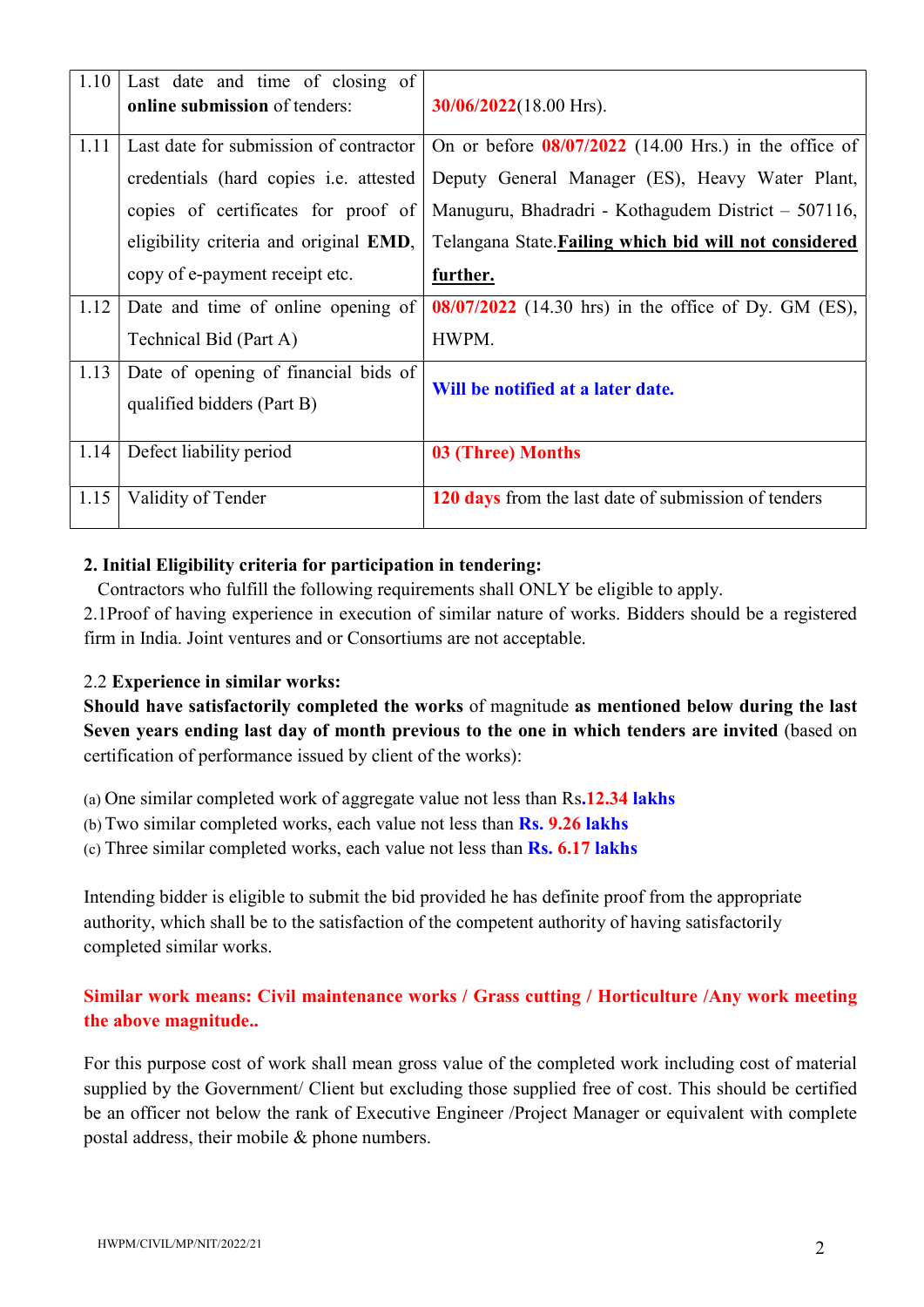- 1) The value of executed works shall be brought to the current costing level by enhancing the actual value of work at simple rate of 7% per annum, calculated from date of completion to the last date of receipt of applications for tenders.
- 2) Cost of components of work executed other than those mentioned in definition of similar work shall be deducted while arriving at the value of similar work for eligibility. Bidder shall submit certified abstract of cost of similar components in support of this.

### 2.3 Turnover:

Should have average annual financial turn over on Maintenance/construction works should be at least **Rs. 7.71 lakhs** during the immediate last 3 consecutive financial years. This should be duly audited by a registered Charted Accountant and scanned copy of certificate from CA to be uploaded. Year in which no turnover is shown would also be considered for working out the average.

They should not have incurred any loss (profit after tax should be positive) in more than two years during available last five consecutive balance sheets ending with 31.03.2021 Further details if required may be asked from the contractor after opening of technical bids.

### 2.4 Solvency (or) Net worth Certificate:

Should have Bank Solvency certificate of a Nationalized/Scheduled Bank equal to a minimum of Rs.6.17 lakh and should not be older than one year from the date of opening of tender. A copy of Certificate issued by any schedule Bank is required to be uploaded and submitted.

## (OR)

The bidder should submit Net worth Certificate of minimum 10% of Estimated cost put to tender issued by the certified chartered Accountant. The same is required to be uploaded and submitted on the format prescribed in Form B1.

#### 2.5 The bidder should have

- (a) Construction plant & Machinery, equipments, accessories & other infrastructure facilities to complete the work in scheduled time.
- (b) Required Technical staff.
- (c) Valid certificates issued by concerned departments
- (d) Performance Certificates
- (e) PAN (Permanent Account Number)
- (f) EPF & Insurance
- (g) GST Registration Number
- (h) Firm Registration
- (i) Valid labour licence

(j) Acknowledgement of up to date GST filed Return.

#### 2.6To become eligible, the bidders shall have to furnish an affidavit as under:-

I/We undertake and confirm that eligible similar works(s) has/have not been got executed through another contractor on back to back basis. Further that, if such a violation comes to the notice of Department, then I/we shall be debarred for bidding in DAE in future forever. Also, if such a violation comes to the notice of Department before date of start of work, the Engineer-in-Charge shall be free to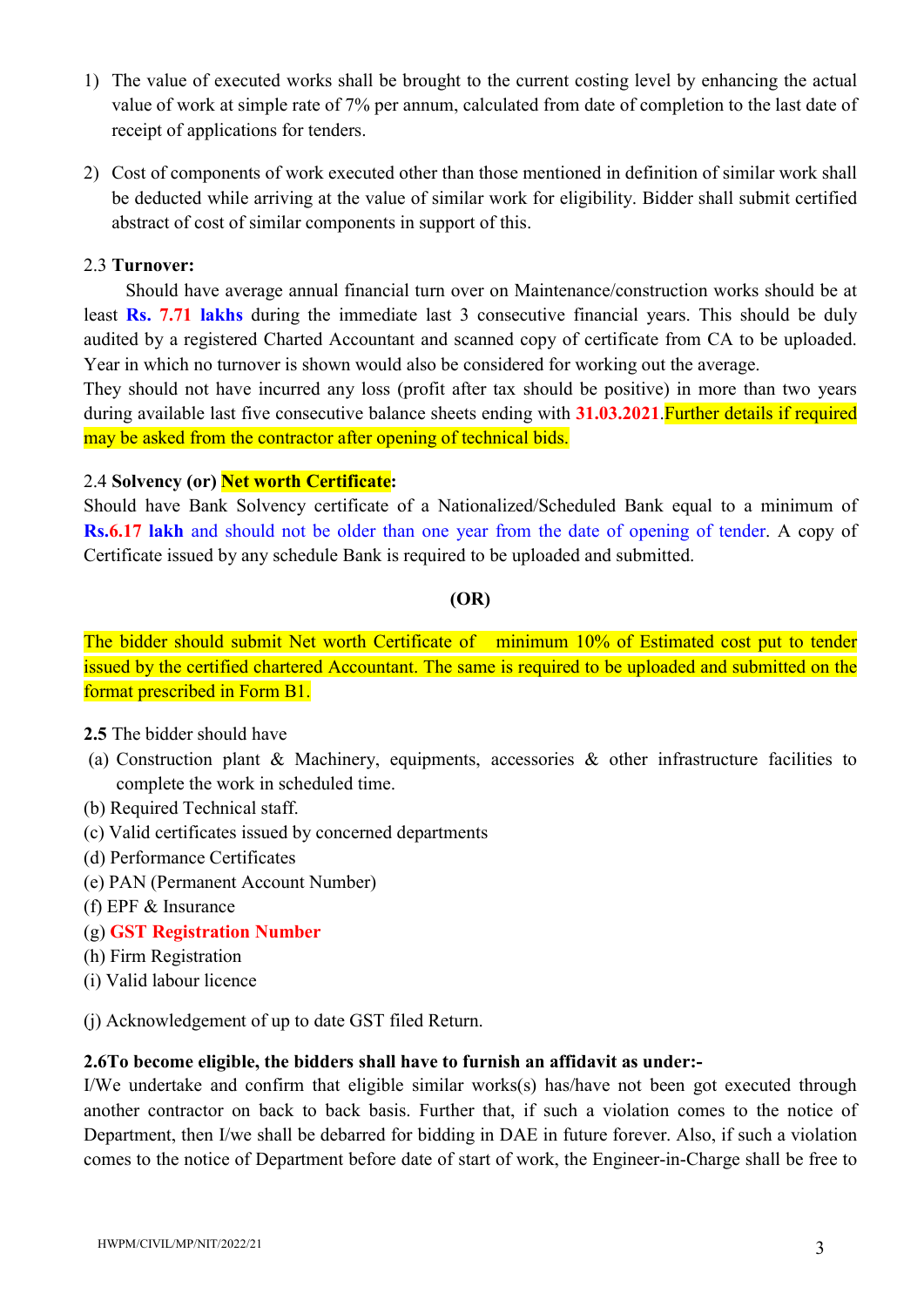forfeit the entire amount of Earnest Money Deposit/Performance Guarantee. (Scanned copy to be uploaded at the time of submission of bid).

## 3. e-Tendering: Instructions for Bidders

3.1 The tender document consisting of plans, specifications, the schedule of quantities of various types of items to be executed and the set of terms and conditions of the contract to be complied with and other necessary documents can be seen and downloaded from website Eprocure.gov.in or www.hwb.gov.in (NIT only) at free of cost.

### 3.1e- Portal

a) The services for e-tendering in HWB/DAE is provided by Central Public Procurement Portal.,

For any technical related queries please call the Helpdesk. The 24\*7 Help desk numbers 022-25487480, 0120-4200462, 0120-4001002, 0120-4001005 and Email: Support-eproc@nic.in Note: Bidders are requested to kindly mention the URL of the portal and Tender ID in the

subject while emailing any issue along with the contact details.

b) Registered contractors can only purchase/download & submit/upload tenders after paying requisite fees if any. Those contractors not registered on the web site mentioned above, are required to get registered beforehand for e-tendering with DAE.

c) It is mandatory for the applicants to have user ID &password to get access to the website https://eprocure.gov.in/eprocure/app

d) It is mandatory for all the applicants to have class-III digital signature certificate from any of the licensed Certifying Agency to participate in e-tendering.

e) The applicants have to get registered their firm / company with the service provider, Central Public Procurement Portal for user ID & password. The registration shall be done by paying an annual registration fees to Central Public Procurement Portalif anyand completing other formalities as mentioned in the above website. For assistance/ clarifications please contact Helpdesk. The 24\*7 Help desk numbers 022-25487480, 0120-4200462, 0120-4001002, 0120-4001005 and Email: Support-

## eproc@nic.in

f) The applicants, who have already obtained such valid user ID and password from Central Public Procurement Portal, for any other project of HWB/DAE, need not obtain fresh user ID and password for the purpose of participation in the present tender. In case of any clarification and tender platform related queries Please contact:

1). Shri. Bhushan Borse- 7276665878- bhushanborse2411@gmail.com

2). Shri.Mayur Jadhav – 9404212555- mayurj642@gmail.com

## 3.2Tender document is prepared in two parts.

## Part 'A' (Techno commercial Bid) consists of

 Form of Agreement, Memorandum, Salient Governing features (Proforma of Schedules 'A' to 'F'), Tender undertaking, General Rules and Directions for the guidance of Contractors, Conditions of Contract, Clauses of Contract, Integrity pact. Section III - Special Clauses, Special Instructions to Tenderers, Additional conditions,

Section IV –Technical specifications,

Section V –List of Tender Drawings,

Section VI - Safety Manual, Model rules for the protection of health and sanitary arrangements for workers, Contract labour regulations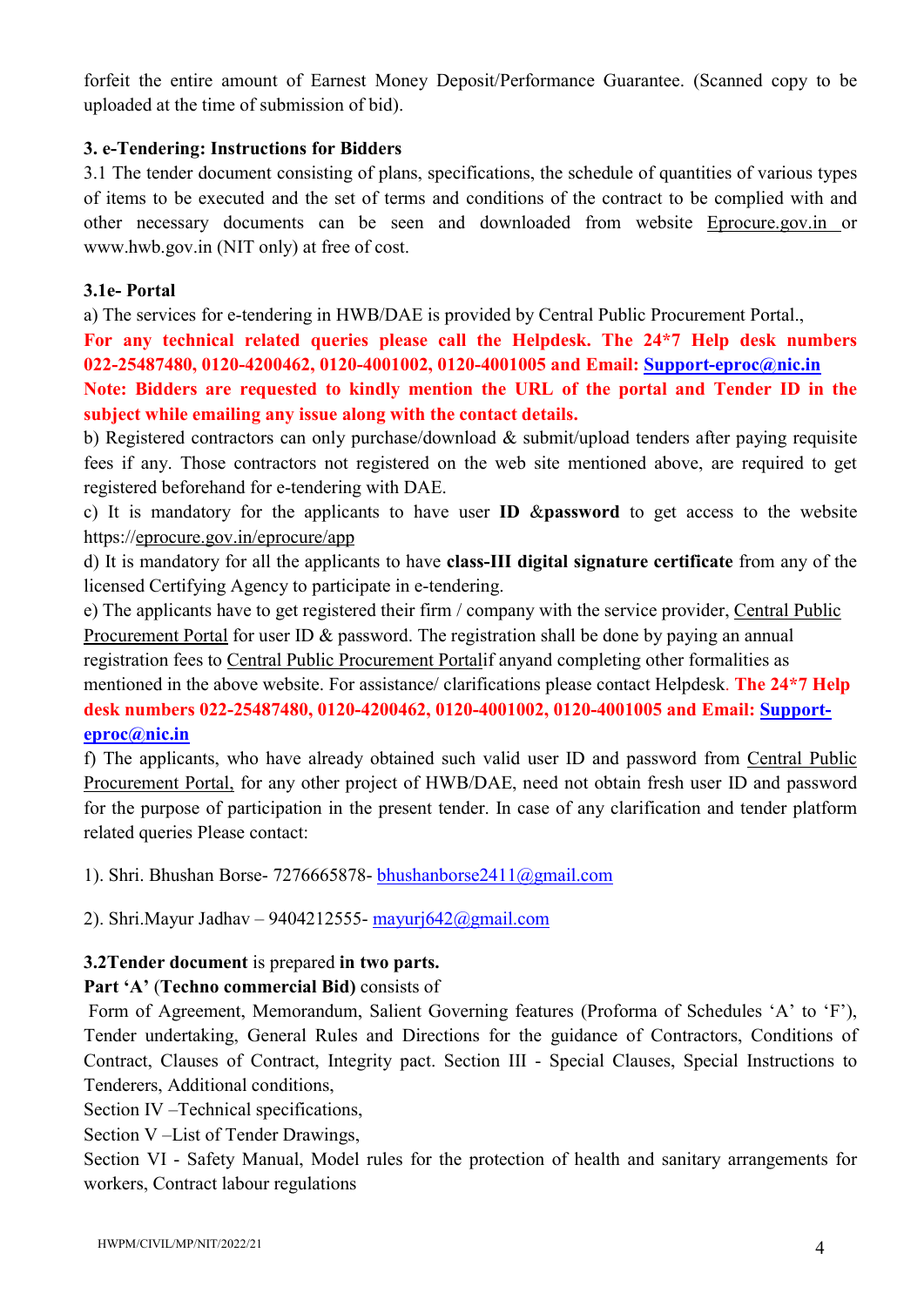Section VII - Formats, proforma and appendices and Annexure.

Part 'B' (Financial bid) consists of Schedule 'B' Schedule of Quantities.

## 3.3Tender Participation:

(a) The intending bidder must read the terms and conditions of "NOTICE INVITING TENDER" carefully. He should only submit his bid if he considers himself eligible and he is in possession of all the documents required.

- (b) To participate in the tender, Prospective Bidders are required to download the excel format of Part A – Techno-commercial Bid containing Technical Bid1, Technical Bid2 – Forms (Form 'A', Form 'B', Form 'C' & General data) and Part B-Financial Bid containing Schedule 'B' after Login in the Home page of the website http://eprocure.gov.in/eprocure/app with their User ID/Password & Class III Digital Signature Certificate.
- (c) Participation in Tender, downloading, submission of bids etc. is subject to the terms and Conditions of Central Public Procurement Portal.

## 3.4Submission of offer:

(a) The tender shall be submitted online in the prescribed format before the date and time as mentioned in NIT. No other mode of submission is acceptable.

(b) Offer consists of two parts Part – I (Techno-commercial Bid) and Part – II (Financial Bid).Prospective Bidders has to download MS Excel workbook containing worksheets of both parts, invariably fill the Data in the Excel documents/formats and edited workbooks uploaded without renaming them

(c) Mode of filling:

The Bidder is required to fill the MS Excel work Book containing the following:

 $I - Part - 'A'$ 

a) Technical Bid 1.

## b) Technical Bid 2 (Forms) containing

- (i) General Data
- (ii) Form A List of similar works completed during last seven years
- (iii) Form B List of works in hand
- (iv) Form C-Manpower &Machinery proposed for the work& Cash Flow statement

Part – " $B$ "

Schedule - 'B' (Financial Bid).

## c) Price Bid (Schedule):

(i). Contractor must ensure to quote rate of each item.

(ii). Bidder shall bid for work in Indian Rupees only.

(iii). Bidder should ensure that the rates of all items shall be filled properly in relevant cells opposite to the Quantity of each item before uploading/ submission.

(iv). In addition to this , while selecting any of the cells a warning appears that if any cell is left blank the same shall be treated as "0".

Therefore , if any cell is left blank and no rate is quoted by the bidder, rate of such item shall be treated as " $0$ "(Zero)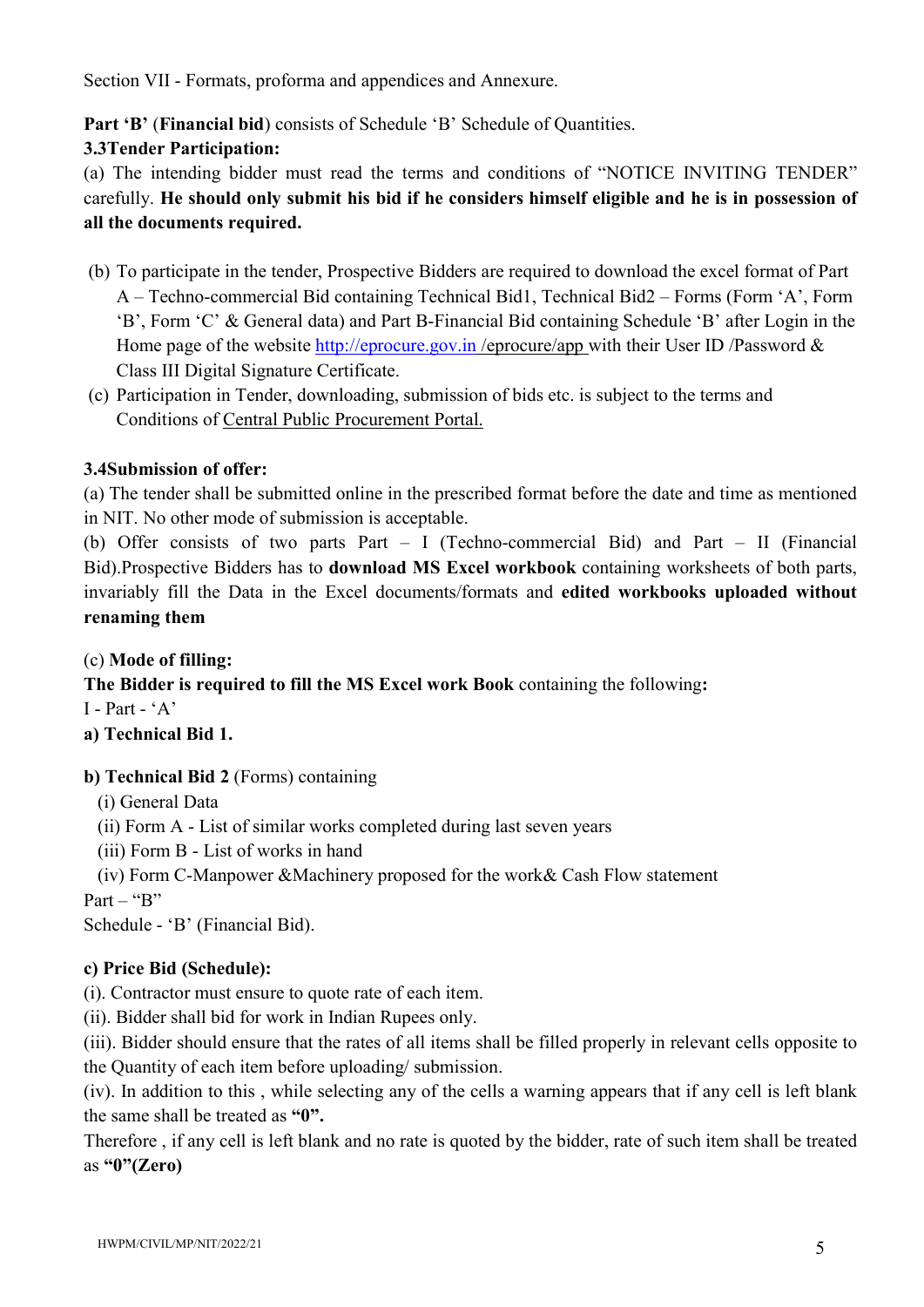However, if a Tenderer quotes nil rates against each item in item rate tender or does not quote any percentage above/ below on the total amount of the tender or any section/ sub head in percentage rate tender, the tender shall be treated as invalid and will not be considered as lowest tenderer.

 (v). After submission of bid, contractor can resubmit revised bid any number of times but before last time and date of submission of bid as notified.

(vi). While submitting revised bid, contractor can revise the rate of one or more item(s) any number of times but before last time and date of submission of bid as notified.

(vii). Contractor shall not disclose rates quoted in price Bid nor shall enclose /submit any hard copy along the documents mentioned in Para 3.5.

(d) Print copies of all the worksheets of Part I (General Data, Form A, Form B and Form C), shall be signed physically, then scanned and uploaded as mandatory documents.

(e) Data in Formats Form A to F (Section VII of – Tender Document) are to be filled, signed, scanned and uploaded.

(f) Scanned copies of documents mentioned under Para 3.5 are also to be uploaded

(g) Links are created for uploading mandatory documents. Before submission of bids, bidders have to upload documents against each such mandatory links against subject tender. If no mandatory link is available for any of these documents, same shall be uploaded as other document.

(h) The bid can only be submitted after e-payment of Processing Fee if any in favour of Central Pubic Procurement Portaland uploading the mandatory scanned documents such as EMD and other documents as specified.

(i) Contractor can upload additional supporting documents in the form of JPG format and PDF format. In case file size is more than 5 MB, the file should be split up into files each of size not more than 5 MB.

(j)EMD shall be placed in single sealed envelope super scribed as "FEE (EMD)"

(k)Copies of Enlistment Order and certificate of work experience and other documents as specified in the detailed tender notice shall be scanned and uploaded to the e- Tendering website within the period of bid submission and certified copy of each shall be deposited in a separate envelop marked as "Other Documents".

(l) Both the envelopes shall be placed in another envelope with due mention of Name of work, date & time of opening of tenders addressed to Deputy General Manager (Engineering Services), Heavy Water Plant, Manuguru– 507 116 and shall be dropped in the tender box placed at Deputy General Manager (Engineering Services) office on or before last date and time of submission as notified.

(m) Contractor shall sign the 'Tender Undertaking' printed on their Letter Head, scanned and uploaded with Technical Bid. Original submitted with "Other Documents" as above.

(n) All information called for in the uploaded forms should be furnished against the relevant columns in the forms. If for any reason, information is furnished on a separate sheet, this fact should be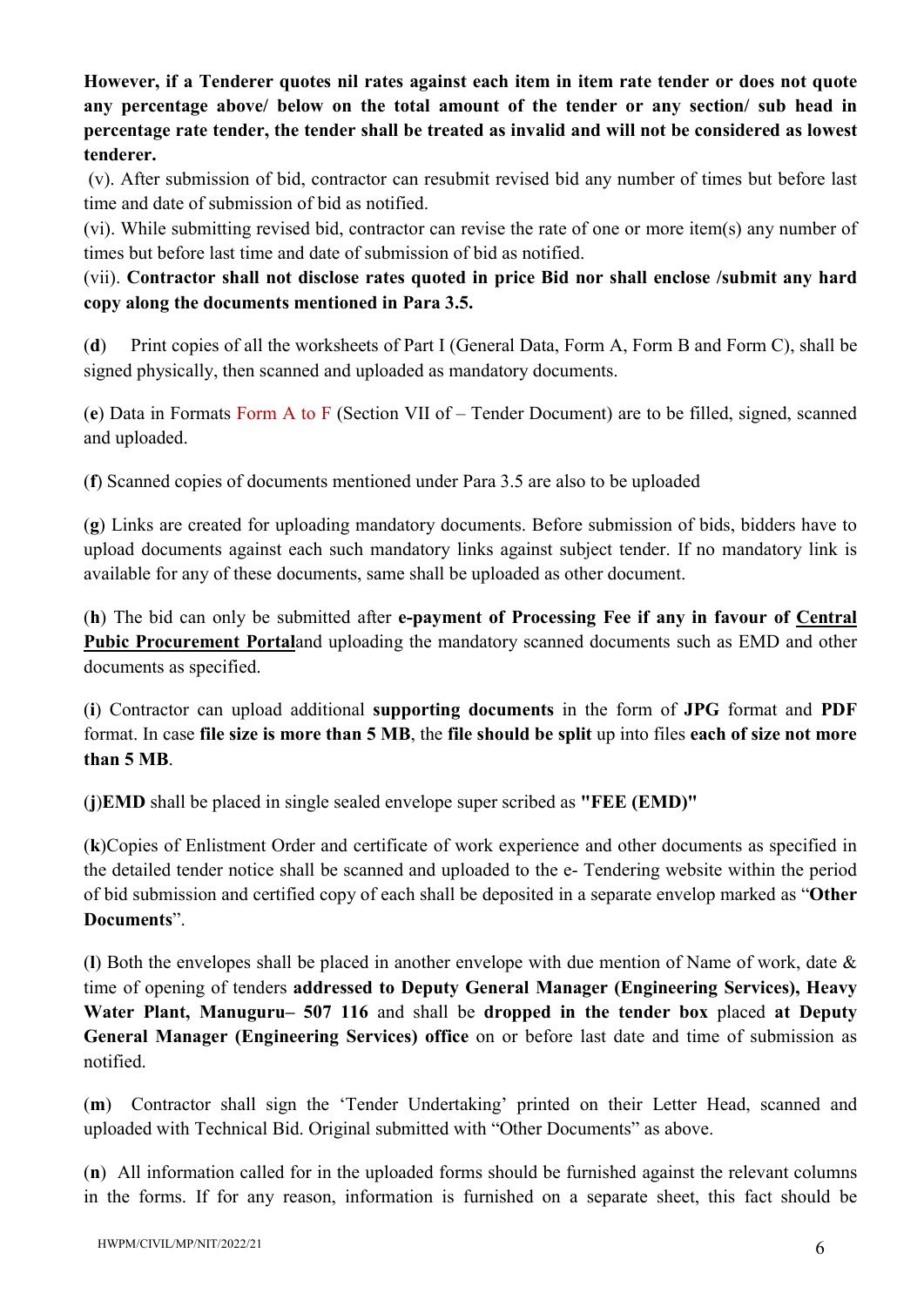mentioned against the relevant column. Even if no information is to be provided in a column, a "nil" or "no such case" entry should be made in that column. If any particulars/query is not applicable in case of the bidder, it should be stated as "not applicable". The bidders are cautioned that not giving complete information called for in the application forms or not giving it in clear terms or making any change in the prescribed forms or deliberately suppressing the information may result in the bid being summarily disqualified.

(o) In case of any problem with the submission of the online tender document, the applicant may have the assistance of help desk on mobile and e-mail mentioned at 3.1 or uses the help manual and other information given on the said website.

## 3.5LIST OF DOCUMENTS TO BE SCANNED AND UPLOADED.

## (Certified Copies of all the scanned and uploaded documents to be submitted along with Physical Financial instruments)

- 1) Latest Bank Solvency Certificate or Net worth certificate and Form D Section VII.
- 2) List of Similar Works completed in last 7 years in the format of Form 'A' (Section VII)
- 3) List of Works In Hand in the format of Form 'B' (Section VII)
- 4) Valid Certificates of:
	- a. Accreditation /Registration certificate, if any
	- b. Certificates of Work Experience / Performance Certificates
	- c. Certificate of Registration for GST and Acknowledgement of up-to-date filed Return.
	- d. TIN Registration Certificate
	- e. PAN (Permanent Account Number) Registration
	- f. Labour License.
	- g. EPF & Insurance for workmen

5) Undertaking that the eligible similar work(s) have not been executed through another Contractor on back to back basis. Signed letter of tender undertaking as per Technical Bid.

6) Pre-bid clarifications if any issued by the Department after close of sale of tenders as indicated in the Technical Bid.

7) Any other Document as specified in any part of tender document.

Note: Scanned copy of original certificates to be uploaded. EMDand other documents shall be scanned and uploaded to the e-tendering website within the period of tender submission and original should be deposited as specified in 3.5(i) to 3.5(l) above. Further details if any required by the department shall be submitted during /after opening of tenders/ technical bid.

3.6 Applicants are advised to keep visiting the above mentioned web-sites from time to time (till the deadline for bid submission) for any updates or corrigendum in respect of the tender documents, if any. Failure to do so shall not absolve the applicant of his liabilities to submit the bids complete in all respect including updates/corrigendum thereof, if any. An incomplete bid submission may be liable for rejection.

3.7The tenderers are advised to submit their offer/ upload their documents well before the due date and time, to avoid last minute rush on the server or complications in uploading. HWB/HWPM shall not be responsible for any delay in submission of documents or for any type of problem in uploading the documents for any reason including server and technical problems.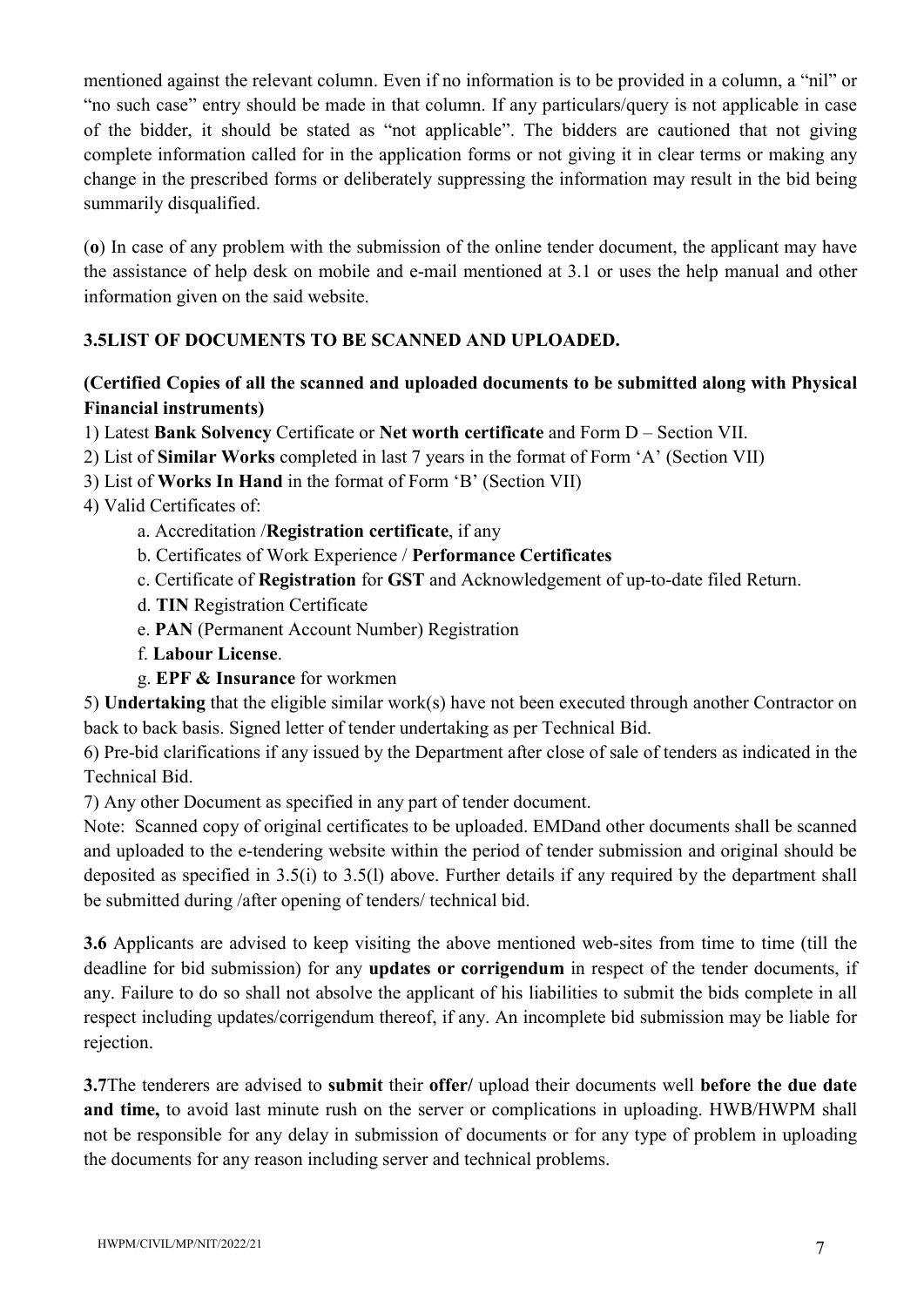### 3.8 Incomplete and late Tenders:

(a) The offer of tenderer who fails to submit originals of fee and copies of certificates as per the eligibility criterion and other requirements mentioned at Para No 2 and 3 on or before the time and date mentioned in the tender notice will be summarily rejected and will not be processed further.

(b) Delayed /late submission of credentials and fee (Tender Processing Fee/ EMD) in originals will not be entertained.

(c) If any tenderer repeats to fail in submission of originals after uploading the offer without any valid reason, the tenderer will be debarred from participation for a minimum period of one year.

(d) The Delayed or late offers will be summarily rejected. Department will not be responsible for Postal delays.

## 3.9Invalid Tenders:

The bid submitted shall become invalid and cost of bid  $\&$  e-Tendering processing fee if any shall not be refunded if:

(i) The bidder is found ineligible.

(ii) The bidder does not upload all the documents (Mandatory scanned documents, Techno-Commercial bid (Part 'A') and Financial bid (Part 'B'), certificate of registration for Sales GST registration and other documents as stipulated in the bid document within the prescribed period.

(iii) Any discrepancy is noticed between the documents as uploaded at the time of submission of bid online and hard copies as submitted in the envelopes (Fee & other documents) physically in the office of tender opening authority.

And the Government shall, without prejudice to any other right or remedy, be at liberty to suspend from participation for a minimum period of one year.

## 3.10Opening of Tenders:

(a) Online tender documents submitted by intending bidders shall be opened on the specified date and time only of those bidders, who has deposited e-Tender Processing Fee with Central Public procurement Portal and Earnest Money Deposit/EMD and other documents scanned and uploaded are found in order.

(b) After opening of Part "A", Tenderer's Financial and technical capability, Time and quality consciousness, contractors ongoing/completed works, work sites & offices, nature of works executed, organizational structures of tenderers, resources required for execution of the job, tendency of the company with regard to making extraneous claims and disputes, site planning ability, tendency of the company to award the work on back to back/subletting etc. and their Techno commercial Bid related documents will be evaluated. Accordingly tenderers will be qualified/disqualified by the Competent Authority.

(c) Inspection of works done by Bidders: All the eligible similar works executed and submitted by the bidders may be got inspected by a committee which may consist client or any other authority as decided by NIT approving authority. The marks for the quality shall be given based on this inspection, if inspection is carried out.

(d) No modification in the tender shall be allowed after opening of Part "A".

(e) Part-B (Financial Bid) will be opened (Date to be notified separately) only of those bidders who qualify eligibility criterion mentioned in NIT and evaluation of Part-I (Technical Bid). Therefore bidders are required to submit the requisite data with documents in Part-I (Technical Bid) itself. Contractors can login and see the status of Bids after opening.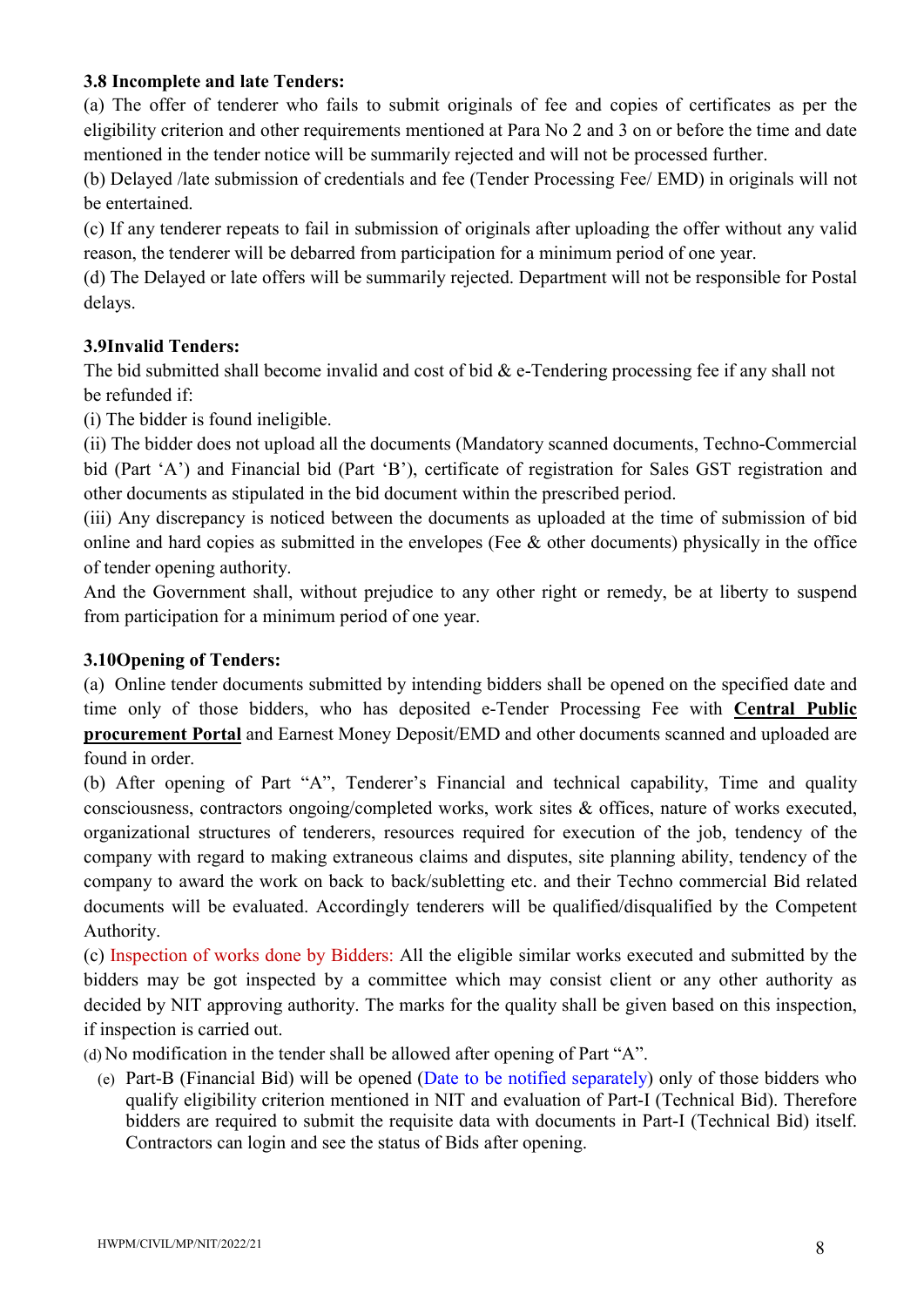4 Prospective agencies shall satisfy themselves of fulfilling all the NIT criteria before submission of tender. Department reserves the right of non consideration of tender of the agencies not fulfilling the NIT stipulations and / or having adverse report. If it is found that the tender is not submitted in the proper manner, or contains absurd rates it will be open for the Government to ignore the tender.

5 Any effort on the part of the bidder or his agent to exercise influence or to pressurize the employer would result in rejection of his bid. Canvassing of any kind whether directly or indirectly, in connection with tenders is strictly prohibited and the tenders submitted by the contractors who resort to canvassing will be liable to rejection.

6 The contractor shall not be permitted to tender for works in HWPM in which his near relative (responsible for award and execution of contracts) is posted as Assistant Accounts Officer or as an officer in any capacity between the grades of Engineer/ Scientific Officer and Scientific Assistant (both inclusive). He shall also intimate the names of persons who are working with him in any capacity or are subsequently employed by him and who are near relatives to any Gazetted officer in HWPM/HWB or in DAE. Any breach of this condition by the contractor would render him liable to be removed from the approved list of contractors of this Department.

7No Engineer of Gazetted rank or other Gazetted officer employed in Engineering or Administrative duties in an Engineering Department of the Government of India is allowed to work as a contractor for a period of one year after his retirement from Government service, without the previous permission of the Government of India in writing. This contract is liable to be cancelled if either the contractor or any of his employees is found any time to be such a person who had not obtained the permission of the Government of India as aforesaid before submission of the tender or engagement in the contractor's service.

8 The tender for the works shall remain open/kept valid for acceptance fora period of 120 (One Hundred and Twenty) days from the last date of closing of online submission of tenders. If any tenderer withdraws his tender before the said period or issue of letter of acceptance, whichever is earlier, or makes any modifications in the terms and conditions of the tender which are not acceptable to the department, or refuse to pay any pre-requisite fee, or do not pay any prerequisite fee with reminders, or do not submit any requisite document with reminders then the Government shall, without prejudice to any other right or remedy, be at liberty to forfeit 50% of the said earnest money as aforesaid. Further, the tenderer shall not be allowed to participate in the re-tendering process of the work.

9 IF ANY INFORMATION FURNISHED by the applicant is found to be incorrect at a later stage, they shall be liable to be debarred from tendering / taking up works in HWPM/HWB in future forever. Also if such a violation comes to the notice of Department before start of work, the Engineer-in-charge shall be free to suspend for participation of future tenders of this department.

10 The Department reserves the right, without being liable for any damages or obligation to inform the bidder to a) Amend the scope and value of contract. b) Accept/ Reject any or all the applications without assigning any reason thereof.

## 11RIGHT TO OMIT OR ADD ONE OR MORE ITEMS.

The HWB/HWPM shall have the right to omit or add one or more items put in the tender either before or after an agreement for the work is entered into. In order to comply with the latest requirements of the Organization, local development, control bodies, site conditions, certain variations in the execution of items may be warranted.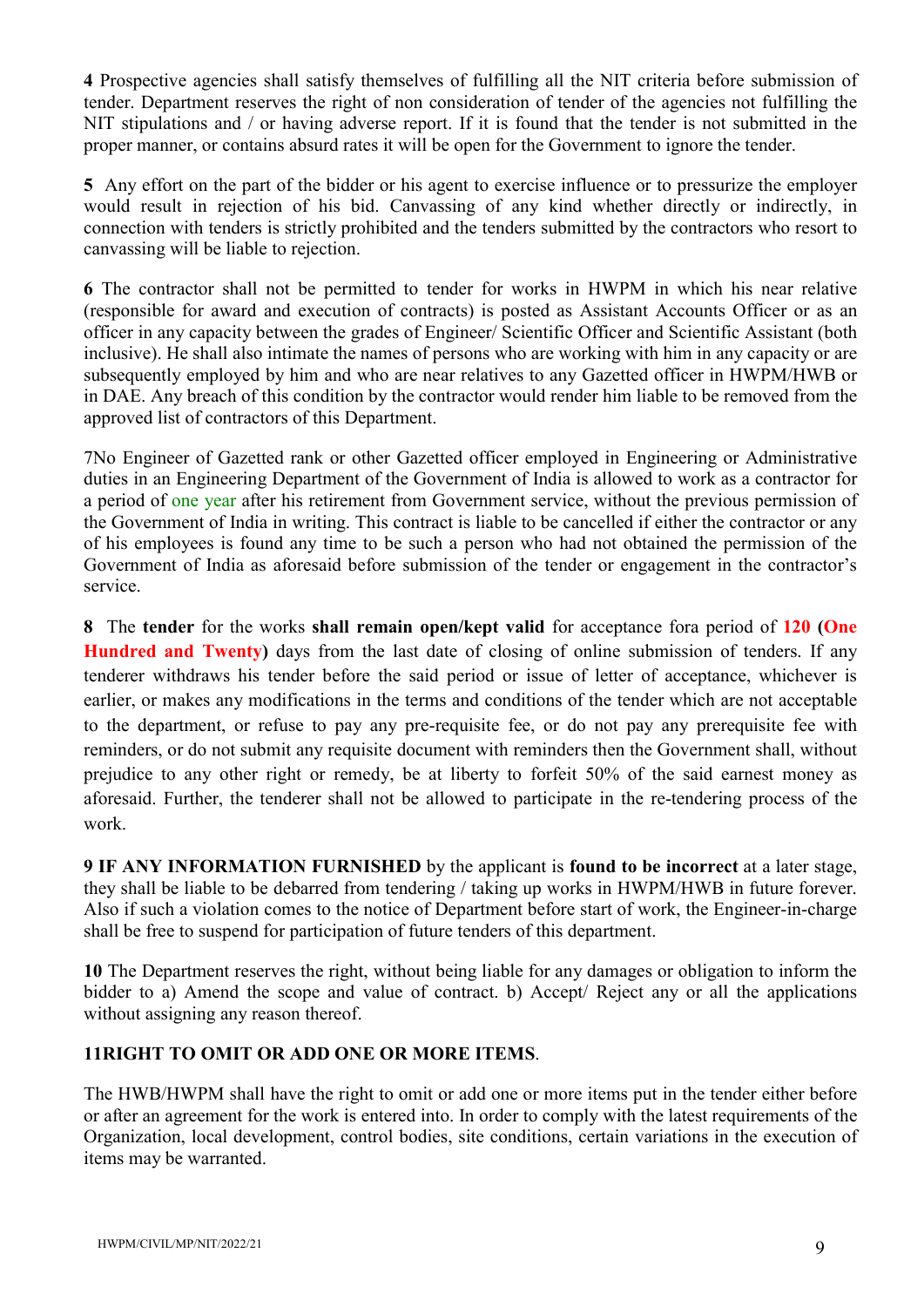12 The competent authority on behalf of President of India does not bind himself to accept the lowest or any other tender, and reserves to himself the authority to reject any or all of the tenders received without the assignment of a reason. All tenders in which any of the prescribed conditions are not fulfilled or incomplete or any condition including that of conditional rebate is put forth by the tenderer shall be summarily rejected.

13 Competent authority on behalf of President of India reserves the right of accepting the whole or only part of the tender and the tenderer shall be bound to perform the same at the rates quoted.

#### 14 Site Visit:

(i) The tenderer shall acquaint themselves with the work and working conditions of the site and locality and no claim will be entertained for these issues.

(ii)Intending Tenders are advised to inspect and examine the site and its surroundings and satisfy themselves before submitting their tenders as to the nature of the ground and sub-soil (so far as is practicable and applicable), the form and nature of the site, the means of access to the site. The accommodation they may require and in general shall themselves obtain all necessary information as to risks, contingencies and other circumstances which may influence or affect their tender.

(iii) A tenderer shall be deemed to have full knowledge of the site whether he inspects it or not and no extra charges consequent on any misunderstanding or otherwise shall be allowed.

(iv)The tenderer shall be responsible for arranging and maintaining at his own cost all materials, tools & plants, water, electricity access, facilities for workers and all other services required for executing the work unless otherwise specifically provided for in the contract documents.

(v) The tenderers shall read the specifications and study the drawing carefully before submitting the tender. The contractors should procure required materials from the choice as per the specifications mentioned in the tender schedules. In case of ambiguity in regard to conditions and other related matters if any with the Tenders the decision taken by the GM, HWPM shall be final and binding.

#### 15 Plant Visit:

Due to the security reasons the bidder (or) their authorized representatives cannot be permitted inside the plant without prior permission. Those bidder(s) who want to enter inside the plant premises (For the purpose of site visit/Pre-Bid clarifications/to drop the Technical Bid and other documents) must intimate Dy. General Manager (ES) at least 2 working days in advance (to the date of visit) and obtain entry permission and they should complete the security checkup before entry as a statutory requirement. For further information please contact Dy.MM (Civil) 08746-234431 Fax: 08746-234833 during office hours.

16 It is mandatory to obtain Police verification certificates in respect of labour engaged for execution of works in HWPM by paying requisite fee. The successful Bidder whose tender is accepted will be required to obtain and shall submit Police verification Certificate (PVC) of all the staff including Engineers, supervisors and labours to be engaged for the work at his own cost, through the office of SP, Bhadradri-Kothagudem by paying requisite fee at the rates in force from time to time as per the guidelines issued by the state Government of Telangana Keeping in view the national importance of this plant, the successful bidder shall ensure security measure besides whatever is mentioned in the General Conditions of contract. All stipulations and instructions given by Plant/Colony Security personnel and CISF from time to time shall be scrupulously be followed for entry, exit of men and materials and as also during execution of work for security purpose. The necessary sums required to meet this aspect shall be considered by the contractor and should quote accordingly.

17 GST in respect of this contract shall be payable by the contractor and Government will not entertain any claim whatsoever in this respect.Also, TDS on taxable Goods or Services or both, taxes and levies as applicable from time to time will be deducted from the bills as per the applicable laws.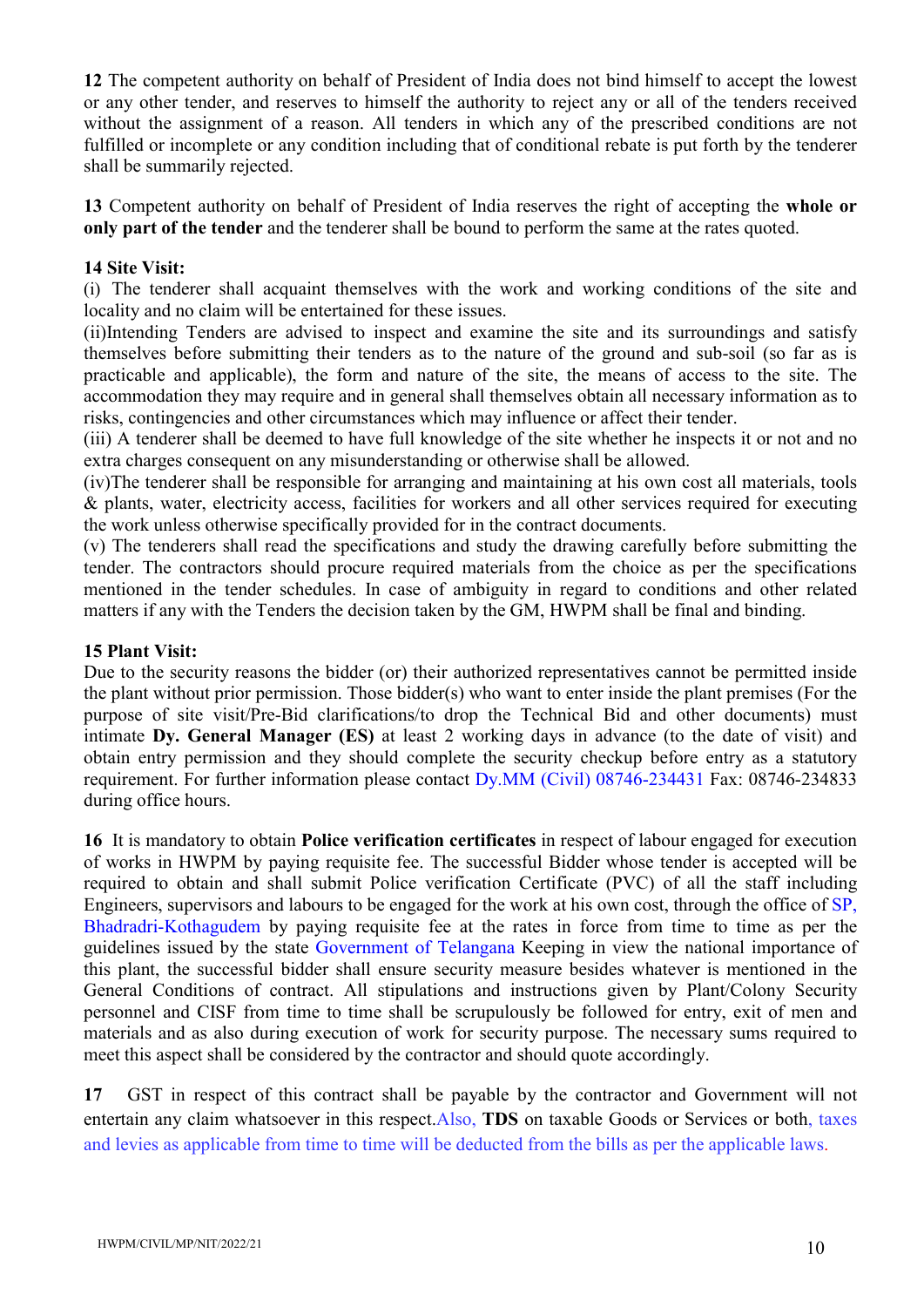i) Before submitting the tender, the tenderer will be deemed to have satisfied himself by actual inspection of the site and locality of the works, that all conditions liable to be encountered during the execution of the works are taken into account and that the rates quoted in the tender forms are adequate and all-inclusive to accord with the provisions of General Conditions of Contact for the completion of the works to the entire satisfaction of the Engineer.

 ii) The tenderers will examine the various provisions of the Central Goods and Services Tax Act-2017 (CGST)/Integrated Goods and Services Tax Act, 2017 (IGST)/Union territory Goods and Service Tax Act, 2017 (UTGST)/respective State's State Goods and Service Tax Act, 2017 (SGST) also as notified by Central/State Govt. & as amended from time to time and applicable taxes before binding. Tenders will ensure that full benefit of Input Tax Credit (ITC) likely to be availed by them is duly considered while quoting rates.

iii) The successful tenderer is liable to be registered under CGST/IGST/UTGST/SGST Act shall submit GSTIN along with other details required under CGST/IGST/UTGST/SGST Act to HWPM immediately after the award of contract, without which no payment shall be released to the contract. The contractor shall responsible for deposition of applicable GST to the concerned authority.

iv) In case the successful tenderer is not liable to be registered under CGST/IGST/UTGST/SGST Act, the HWPM shall deduct the applicable GST from his/their bills under reverse charge mechanism (RCM) and deposit to the concerned authority.

18 The Rates quoted shall be inclusive of all material, men, equipment/ plant/machinery required for satisfactory completion of item in all respects and should be inclusive of all taxes, GST, duties and levies like labour cess, seigniorage, etc as applicable as on last date of submission of offer. Employers' contribution of EPF and ESI should be paid by the contractor to the respective authorities and an evidence of having deposited the same shall be submitted by the contractor to Engineer-In-Charge every month.

## 19 Ambiguities in rates quoted.

a) If there are differences between the rates given by the contractor in words and in figures or in amount worked out by him, the following procedure shall be followed.

b) The bidder shall quote rates in figures only. The rates in words, amount of each item and total is generated automatically. Therefore, the rate quoted by the bidder in figures shall be taken as correct. c)In the case of percentage rate bid, the percentage quoted in figures shall be taken as correct.

d) In Lump Sum Contracts, the amount quoted in figures shall be taken as correct.

20 The tenderer whose offer is accepted is required to furnish Performance guarantee for the due fulfillment of his contract. Performance Guarantee shall be 3% of tendered value in the form of FDR/Demand Draft/Pay Orders/Banker's Cheque of a Scheduled Bank issued in favor of Pay & Accounts Officer, HWPM drawn on SBI, HWP (M) Branch. (Code: 20960) including the extended period if any, valid up to period as mentioned in LOA or Order issued by the Department. In case the contractor fails to deposit the said performance guarantee within the period as indicated in Schedule 'F', including the extended period if any, the department (HWPM/HWB) shall without prejudice to any other right or remedy, be at liberty to forfeit the earnest money absolutely and automatically without any notice to the contractor. Further the Party shall not be allowed to Participate in Retendering process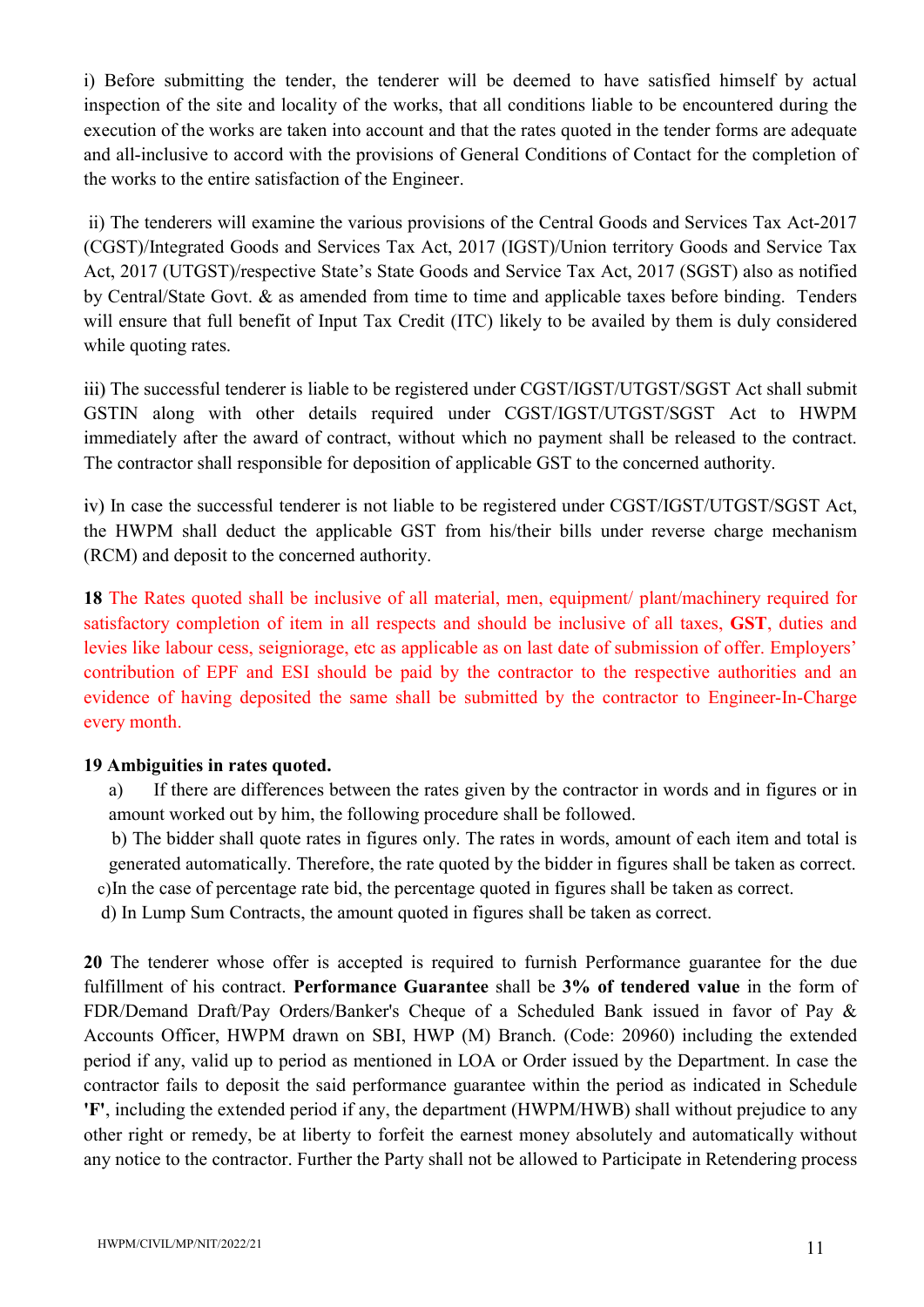of the Work. The earnest money deposited along with bid shall be returned after receiving the aforesaid performance guarantee.

21 During execution of work, Security Deposit (SD) will be collected by deductions from Running Bills as well as final Bill. Security Deposit shall be  $\omega$  2.5% of tendered value. Security deposit will be collected by deductions from the running bills as well as final bill of the contractor at the rate of 5% of bill value till the total SD amount is recovered. If so desire by the contractor, the total SD amount can be deposited in the form of FDR or Demand Draft or Pay Order or Banker's Cheque in favour of Pay & Accounts Officer, HWPM drawn on SBI, HWP (M) Branch. (Code: 20960). The security deposit will be refunded only after the satisfactory completion of defect liability period of 03 (Three) months after the actual date of completion of work as a whole wherein all the defects shall be rectified by the contractor at his own cost, or after passing of final bill whichever is later.

## 22 Agreement:

•Agreement shall be drawn with the successful bidders in prescribed Form (Tender document along with other document) uploaded on the web site https://eprocure.gov.in/eprocure/app.

• Bidders shall quote their rates as per various terms and conditions of the said tender which will form part of the agreement.

• It will be obligatory on the part of the tenderer to sign the tender document for all the component parts.

• The written agreement to be entered into between the contractor and the HWPM shall be the foundation of the rights of both the parties and contract shall not be deemed to be complete until the agreement has first been signed by the Contractor and then by the proper officer authorized by HWB/HWPM to enter into the contract on behalf of the HWB/HWPM.

## 23 Authorized Representative:

On acceptance of the tender, the name of the accredited representative(s) of the contractor who would be responsible for taking instructions from the Engineer-In-charge shall be communicated to the Engineer-In-charge. The successful tenderer will have to furnish the name and qualification of the Technical Assistants employed by the contractor together with the willingness letter of the technical assistant and appointment orders of the contractor at the time of the concluding agreement.

24 After award of work to the successful bidder, the contractor shall submit time schedule & cash flow statement for approval of competent authority which will form a part of agreement.

## 25 (i) The site for the work is available.

(ii)The architectural and structural drawings shall be made available in phased manner, as per the requirement of the same as per approved program of completion submitted by the contractor after award of work.

#### 26 Interest:

The contractor will not be entitled to claim any interest on arrears which he may be getting on the final settlement of accounts.